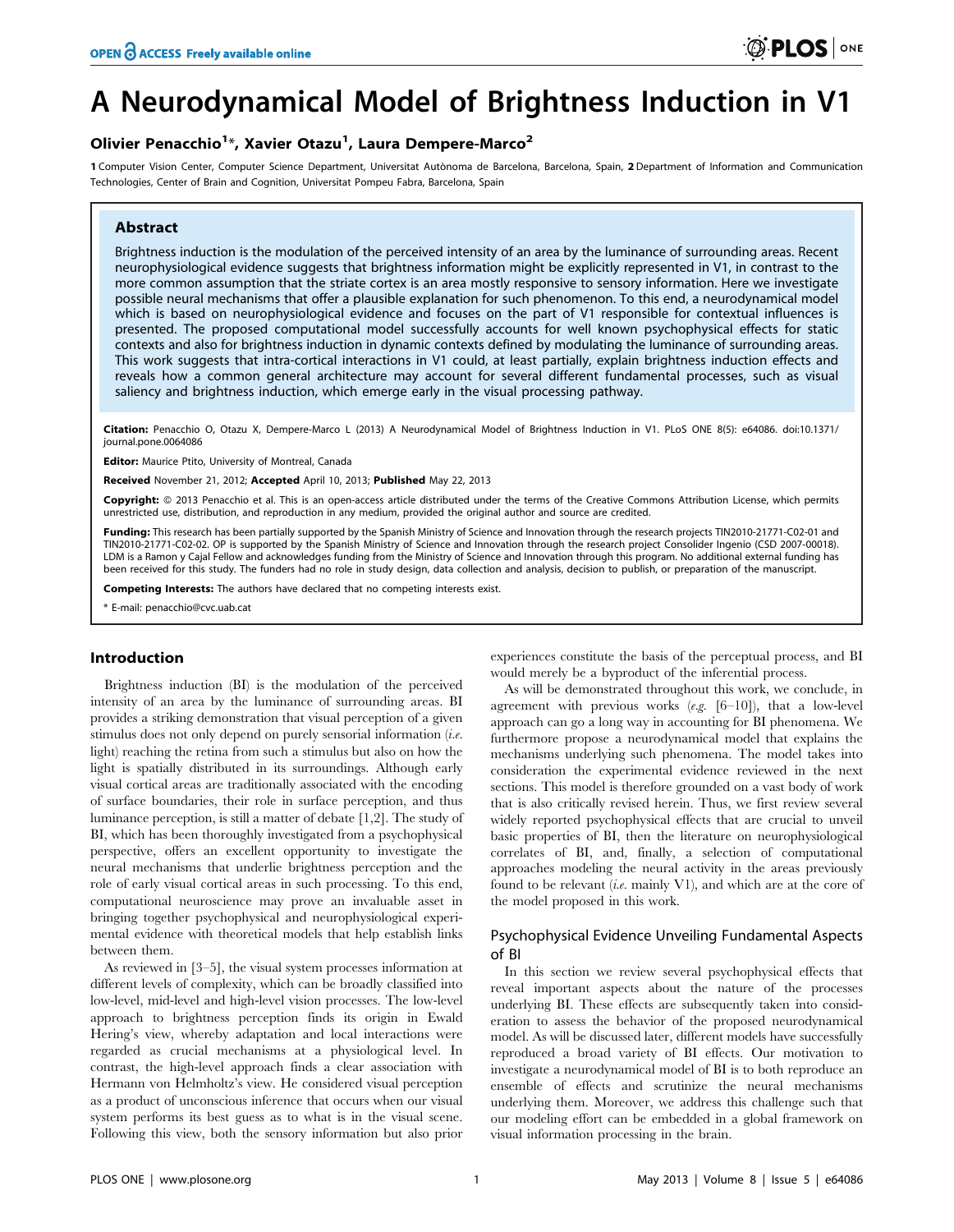Commonly, BI effects are classified according to the perceptual direction of change, that is whether the change in brightness of the visual target departs from that of the surroundings  $(i.e.$  brightness contrast  $[11]$  or otherwise tends to approach it *(i.e.* brightness assimilation [12]). One of the oldest known examples of brightness induction is the simultaneous brightness contrast (SBC) effect [11]. SBC is usually described as a homogeneous change in the brightness of a gray patch, which looks darker when located on a white background than a gray patch of the same luminance on a black background (see Figure 1A). A common explanation for SBC, grounded in the filling-in tradition, is that the brightness of the patch is determined by the information at its edges and is subsequently filled-in to the internal area. A second well-known example of brightness induction is the so called grating induction (GI) effect, an effect that produces a spatial brightness variation  $(i.e.$ a grating) across an otherwise homogeneous gray patch [13] (see Figure 1B). Not surprisingly, homogeneous brightness filling-in cannot account for GI. Accordingly, several brightness models have been proposed that incorporate non-homogeneous filling-in mechanisms [10,14]. Nonetheless, it has been argued that these two phenomena (SBC and GI) may just be manifestations of the same underlying mechanisms [6] since, in fact, both of them constitute examples of brightness contrast.

Another well known BI effect is the White effect, whereby equiluminant gray test patches placed on top of either black or white bars in a square grating appear to have different brightness (see Figure  $1\text{C}$ ). Interestingly, a key aspect driving this effect is the contrast with the bar upon which the test patch is situated by effectively determining its immediate neighborhood. The White effect can thus switch from assimilation to contrast depending on the actual spatial configuration, which further suggests that assimilation and contrast also share the same underlying mechanisms [6,8,15].

No further examples of BI are introduced in this section (although some others will be reported in the Results section to demonstrate the potential of the proposed model) since the most basic phenomenological aspects regarding a common substrate for assimilation and contrast are already addressed in the examples considered here. The computational model developed in this work will propose a unified and biophysically inspired mechanistic to account for all of these aspects.

#### Previous Computational Models of BI

Some of the most successful computational models of luminance perception were developed using multi-scale approaches to lowlevel vision. By considering operators emulating responses similar to those found in the receptive fields of neurons in early vision areas [16], they can account for a variety of effects [7–9]. The main differences between the models derive from the way the operators interact with each other and whether they are are combined with a contrast-sensitivity-function (CSF) (see [9] for a review).

This is the case for the unified brightness model based on difference of Gaussians (DOG) filters (i.e. low-level isotropic filters) originally proposed by Blakeslee and McCourt [6]. The authors later extended this model [7] by non-linearly pooling oriented differences of Gaussians (ODOG) (i.e. anisotropic filters) and adding a normalization procedure to equalize the global response at each orientation. Robinson et al. [17] later constrained the normalization to make it more neurally plausible and, as a consequence, were also able to reproduce more illusions. These models share with the Kingdom and Moulden's MIDAAS [18] a number of features (e.g. spatial scale filtering and combining inputs across scales) but add the presence of more spatial frequency filters



Figure 1. Illustration of some brightness induction effects. (A) Simultaneous brightness contrast (SBC), (B) grating induction (GI), and (C) White effect.

doi:10.1371/journal.pone.0064086.g001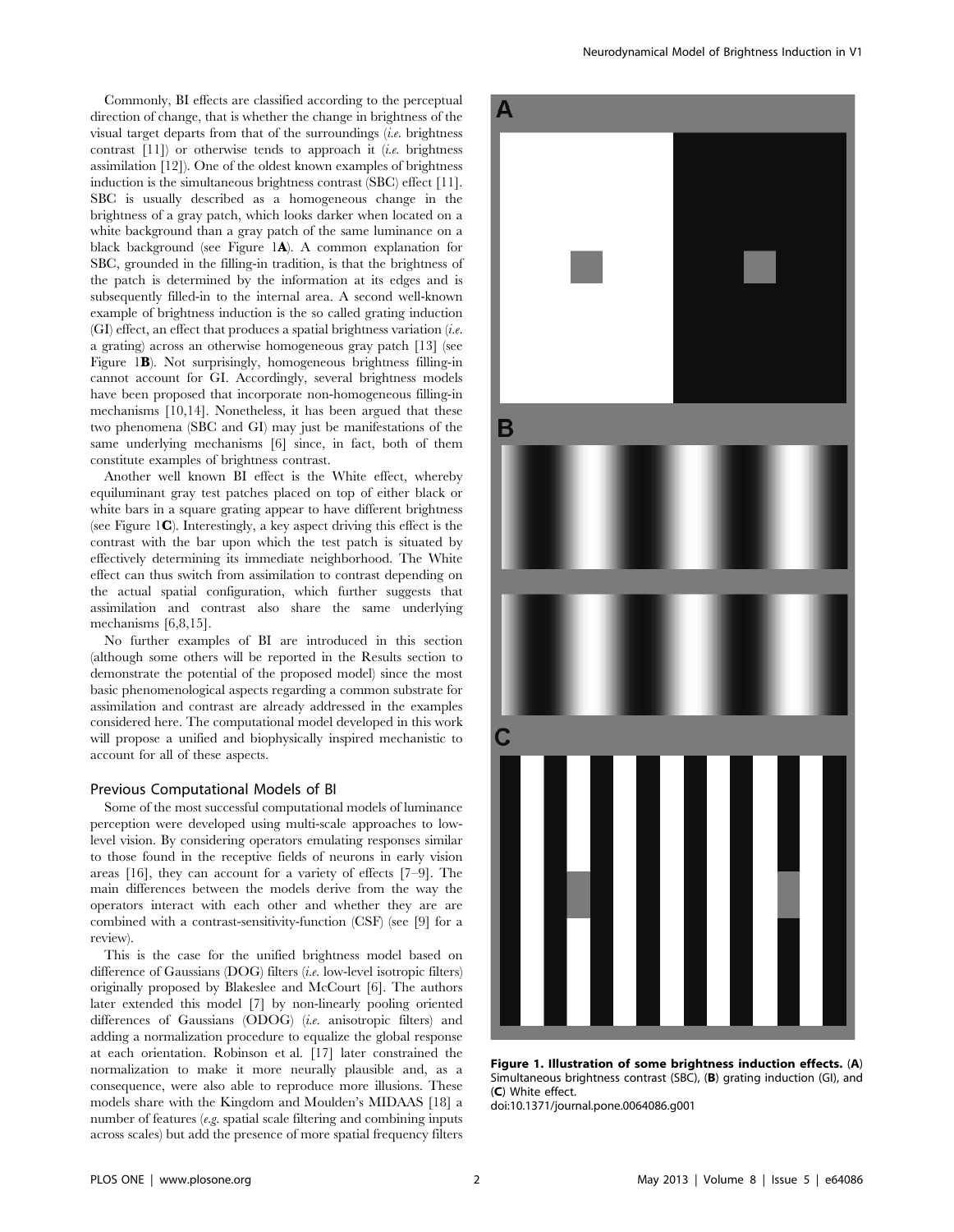and a weighting scheme adjusted to match psychophysical data instead of making use of a set of rules.

Similarly, D'Zmura and Singer [19,20] developed another multiresolution perceptual model in which the contrast of the surround was introduced by means of the so-called spatial pooling of contrast. By also making use of a multiscale and multiorientation approach, Otazu et al. [9] hypothesized that brightness induction was performed mostly between features of similar spatial frequency and orientation. The model considered a psychophysically determined CSF that explicitly included the observation distance. One of the most significant merits of the model was that it allowed the unification of brightness assimilation and brightness contrast in a single mathematical framework and, importantly, using a unique set of parameters.

The success of this type of model in capturing the main characteristics of BI phenomena strongly suggests that accounting for the operations performed by filters akin to early stage cortical neuronal receptive fields (e.g. multiscale spatial frequency and orientation selectivity, and normalization) is of utmost importance. Thus, although admittedly, higher-order visual processes might also play a role in luminance perception, the results of these models (as discussed by [7]) argue persuasively against the need of invoking higher-order inferential processes to explain the mechanisms underlying BI effects. Furthermore, the low-level approach offers an appealing connection between physiology and psychophysics, which has in turn been at the basis of most computational models of BI (including ours).

A different approach to tackle BI modeling attempts to build perceptual representations that keep the geometric structure of scenes. To this end, Pessoa et al. [10] proposed a network model that uses contrast-driven and luminance-driven representations, from which boundaries are extracted, and the neural activity is spread within ''filling-in'' compartments. This model produces a one-dimensional response profile that is assumed to be isomorphic with the percept. The "filling-in" is governed by a diffusive process, whereby boundaries act as gates of variable resistance to diffusion, and takes place before the contrast and luminance signals are recombined to deliver the output of the model. The network model includes the notions of simple and complex cells responses (with ON and OFF channels for simple cells) and, importantly, feedback competition between complex cells. Being grounded on Grossberg's work (e.g. [14,21]), it can be allocated within a larger framework that addresses biological vision in a broader context than luminance perception.

In contrast to the previous approaches, which attempt to model different aspects of human physiology or perception, Corney and Lotto [22] used artificial neural networks to emulate the process of experiential learning from stimuli with feedback from the environment. These authors, thus, posit their model within the framework of visual ecology. Their results suggest that ''illusions'' (which include BI effects and are reframed in their work as the condition in which the true source of a stimulus differs from what is its most likely, and thus perceived, source) arise because (i) natural stimuli are ambiguous, and (ii) this ambiguity is resolved empirically by encoding the statistical relationship between images and scenes in past visual experience. Interestingly, a recent study presented by Coen-Cagli et al. [23] relates the computational and ecological principles underlying contextual effects and suggests that the influence of the context on a target stimulus is determined by their degree of statistical dependence. This provides a link between the two approaches and, as will be stressed later, lends statistical support to the theory that V1 computes visual saliency, a notion that is closely related to principles of the model that we propose for explaining BI effects.

As emerges from this introduction, BI offers an experimental paradigm that can be employed to investigate fundamental aspects of visual information processing in the human visual system. To this end, we propose a biophysically-based neurodynamical model of BI which, in contrast to most of the previous models, also accounts for the dynamical evolution of the system, thus allowing to explore dynamical stimuli and to probe fundamental aspects of visual information processing in early vision. Although this is a feature that is shared with the network model proposed by Pessoa et al. [10], it is worth noting that they only consider onedimensional static stimuli.

#### Neurophysiological Correlates of BI

Although striate cortex is traditionally regarded as an area mostly responsive to sensory *(i.e.* retinal) information, neurophysiological evidence suggests that brightness information might be explicitly represented in V1. Such evidence has been observed both in anesthetized cats [2,24], where neuronal response modulations have been found to follow luminance changes outside the receptive fields (RF), in macaque monkeys [25], and in human fMRI measurements [26]. EEG recordings further support that brightness perception correlates with early activity in the striate cortex, suggesting that induction phenomena are essentially bottom-up [5].

In particular, Rossi and Paradiso [24] reported brightness changes in the receptive field (RF) of V1 cells covered by uniform gray illumination when the luminance of rectangular flanking regions was modulated sinusoidally in time. They found that the responses of retinal ganglion cells never correlated with brightness whereas many neurons in striate cortex and a small fraction in the LGN responded in a phase-locked manner at the temporal frequency of the flank modulation. This was the case even though the flanks were  $3-7^{\circ}$  beyond the edges of the RF, thus providing experimental support for the hypothesis that brightness information, and not just contrast, is explicitly represented in the responses of neurons in V1. This supports the view that neural representations of object surfaces exist already in V1 and suggests that lateral interactions, known to play an important role in mediating contextual effects (e.g. [27,28]), may also underlie BI. In contrast, van de Ven et al. [1] report a stronger correlate of BI in fMRI measures in V2 than in V1. However, the authors also claim that their results do not exclude a possible contribution of V1 to brightness perception.

Thus, recalling all of this converging evidence suggesting a relevant role of V1 in brightness perception and hence, in BI, the neurodynamical model proposed in this work focuses in V1 and accounts for the contextual effects therein occurring, which we hypothesize are at the basis of BI. In the next section, we review previous computational models of V1 which have addressed contextual effects from different perspectives and with different aims.

## Computational Models of V1 Neuronal Activity and Contextual Effects

The notion of contextual influences on visual processing is broad since it might refer to the effect that stimuli present at different points in space or time have on other stimuli, but may also involve more complex constructs such as attention or memory [29]. In this paper, we only consider contextual influences arising from interactions in which information in one spatial region of the visual image affects the interpretation of another region.

Although higher cortical areas may undoubtedly play an important role in the processing of contextual effects through modulatory feedback, some phenomena may also be explained by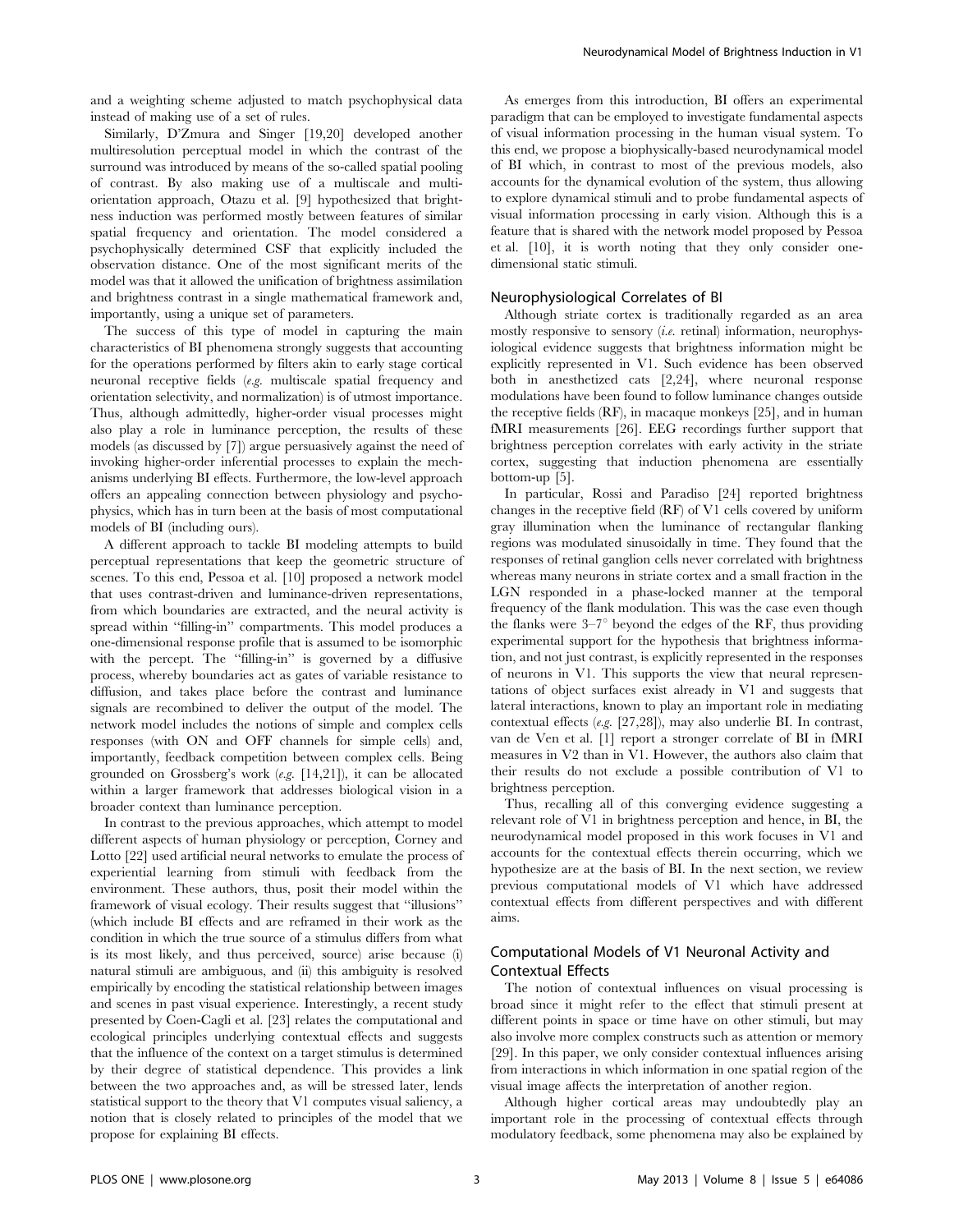the dynamic interplay between feedforward projections and horizontal intracortical connections in V1. Series et al. [30] review experimental and theoretical progresses in the description of the so-called ''Center/Surround'' modulations and their neural basis. To this end, they distinguish three different types of models: (i) phenomenological models which aim at characterizing the response properties within the context of a visual information processing algorithm, (ii) structural models which aim at characterizing the biophysical neural mechanisms that are responsible for the physiological data, and (iii) optimized models that try to predict the physiological data from an optimized strategy of visual coding.

In this work, we are interested in the structural approach while we also try to establish links with phenomological approaches which have been previously employed to investigate BI. However, it is worth pointing out that studies such as the one presented by Coen-Cagli et al. [23] contribute to build bridges between the three approaches.

Central to the work presented in this article is the neurodynamical model of V1 originally proposed by Li [31] to explain contour integration. This model has also been successfully applied to explain several contextual effects such as figure–ground and border effects [32], visual saliency [33] (and other related ones such as pop-out and asymmetry in visual search [34]), and preattentive segmentation [35]. It largely relies on local intracortical interactions mediated by horizontal connections to reproduce all of these effects. It has gained convincing experimental evidence (both neurophysiological and psychophysical, e.g. [36,37]) regarding one of its main predictions, *i.e.* the existence of a saliency map in V1. Notably, the results reported by Coen-Cagli et al. [23] lend further statistical support to the theory that V1 computes visual saliency, a strong prediction of Li's model. In later sections (Results and Methods, as well as in Texts S1–S4), a full account of this model will be presented.

#### Results

As previously stated, to understand the neural basis of BI, a minimal (although biophysically-inspired) computational model of visual object representation in V1 is considered. The proposed model is based on that introduced by Li [31,35], which was originally developed to investigate the neurodynamical basis of contour integration and pre-attentive visual segmentation in V1. To the best of our knowledge, the modeling effort presented in this work constitutes a new approach to BI which tackles directly its neurodynamical basis. Thus, although Li's model itself has been extended in two ways (later discussed), it is the overall framework proposed in this work which mainly conveys the novelty.

As in Li's original model (described in detail in the Methods section and in Text S1), visual stimuli are characterized as neuronal signals at discrete spatial locations. At each of these locations, a V1 hypercolumn is composed of  $S \times K$  unit pairs (one excitatory and and one inhibitory unit per pair), as illustrated by the schematic representation of the network architecture shown in Figure 2A. Each unit within a hypercolumn is characterized by a triplet [ $i$ ,  $s$ ,  $\theta$ ], where  $i$  is the RF center,  $s$  is the preferred spatial frequency, for  $s = 1, 2, ...,$  and  $\theta = \frac{k\pi}{K}$  is the preferred orientation, for  $k = 1, 2, \ldots K$ . Note that each unit in the model corresponds to a mathematical abstraction of a local neuronal population formed by cells of the same type and selectivity.

The response of the model is mainly determined by both its input image  $I_{is\theta}$  (or sequence of input images  $\{I'_{is\theta}\}_{t=1,\dots,N}$ ), and the interactions between the different neuronal populations. In particular, a unit in one hypercolumn can interact with another

unit in a different hypercolumn both via monosynaptic excitation through the excitatory-excitatory horizontal connections described by  $J$ , and disynaptic inhibition via the excitatory-inhibitory connections described by  $W$ , as sketched in Figure 2B. The matrices  $J_{[is\theta,js'\theta']}$  and  $W_{[is\theta,js'\theta']}$  are the key terms of the model since they strongly determine the dynamical behavior of the network. The matrix  $J_{[is\theta,js'\theta']}$  indicates how the neural activity of excitatory unit  $x_{is\theta}$  at position i, scale s and orientation  $\theta$  is related to the neural activity  $x_{js'\theta'}$  at position j, scale s' and orientation  $\theta'$ . As in  $[35]$ , the monosynaptic excitation  $J$  is strong for cells at neighboring positions which have similar orientations and are coaligned, thus leading to a connectivity pattern with a typical bow-tie shape since  $J$  predominantly links cells with aligned RFs for contour enhancement. In contrast,  $W$  mainly links cells with non-aligned RFs for surround suppression. The structure of both J and W are sketched in Figure  $2C$ , D for any two neuronal populations selective to the same (or similar) scale.

Regarding the modifications introduced in the original model [35], on one side, our model considers a complete multiscale and multiorientation wavelet decomposition of the visual stimuli, thus allowing for the processing of arbitrary images rather than just the simple edge models originally considered [31,35]. On the other side, we have further introduced scale interactions in the model by establishing connections between neuronal populations with different preferred spatial frequencies. The existence of connections of such kind is in agreement with psychophysical experiments [38,39] and was also predicted by [40]. We hypothesize that the effect of scale and orientation can be modeled independently such that  $J_{[is\theta,js'\theta']}$  (similarly,  $W_{[is\theta,j s'\theta']}$ ) can be written as the product  $\lambda(s-s')J^s_{[i\theta,j\theta']}$  (similarly,  $\lambda(s-s')W^s_{[i\theta,j\theta']}$ ), where  $J^s_{[i\theta,j\theta']}$  (similarly,  $W^s_{[i\theta,j\theta']}$  is akin to the monosynaptic excitation (dysynaptic inhibition) term in the original model (see Text S1), and  $\lambda(\cdot)$  is a symmetric Gaussian-like function that peaks at 0 and decreases rapidly.

In the model, the excitatory and inhibitory cells have membrane potentials  $x_{is\theta}$  and  $y_{is\theta}$ , respectively, and their outputs are obtained from sigmoid-like positive non-linear and non-decreasing functions  $g_x(x_{is\theta})$  and  $g_y(y_{is\theta})$ , which represent the firing rates. The membrane potentials obey the following differential equations for an input image chacterized as  $I_{is\theta}$ :

$$
\begin{cases}\n\dot{x}_{is\theta} = -\alpha_{x}x_{is\theta} - g_{y}(y_{is\theta}) \\
- \sum_{\Delta s, \Delta \theta \neq 0} \psi(\Delta s, \Delta \theta)g_{y}(y_{is + \Delta s\theta + \Delta \theta}) + J_{0}g_{x}(x_{is\theta}) \\
+ \sum_{j \neq i, s', \theta'} J_{[is\theta, js'\theta]}g_{x}(x_{js'\theta}) + I_{is\theta} + I_{0}, \\
\dot{y}_{is\theta} = -\alpha_{y}y_{is\theta} + g_{x}(x_{is\theta}) + \sum_{j \neq i, s', \theta'} W_{[is\theta, js'\theta]}g_{x}(x_{js'\theta}) + I_{c}.\n\end{cases}
$$
\n(1)

Further details about the model including the explicit mathematical expressions of the synaptic coupling strengths  $J$  and  $W$ and the rest of undefined terms are presented in the Methods (or Text S1). As for the visual input  $(I_{is\theta})$ , in this work, both static and dynamic stimuli have been considered. Whereas static stimuli have been broadly studied in psychophysics and have yielded a large body of well-characterized BI effects (some of which have been previously reviewed), dynamic stimuli (herein, temporal modulations of surface luminance) are gaining increasing interest because they can be directly correlated with neurophysiological measurements. In the case of static stimuli, the input to the network follows the complete wavelet decomposition previously presented in [9] (see also Text S2). In contrast with the classical Gabor decomposition, which is often used to model the receptive fields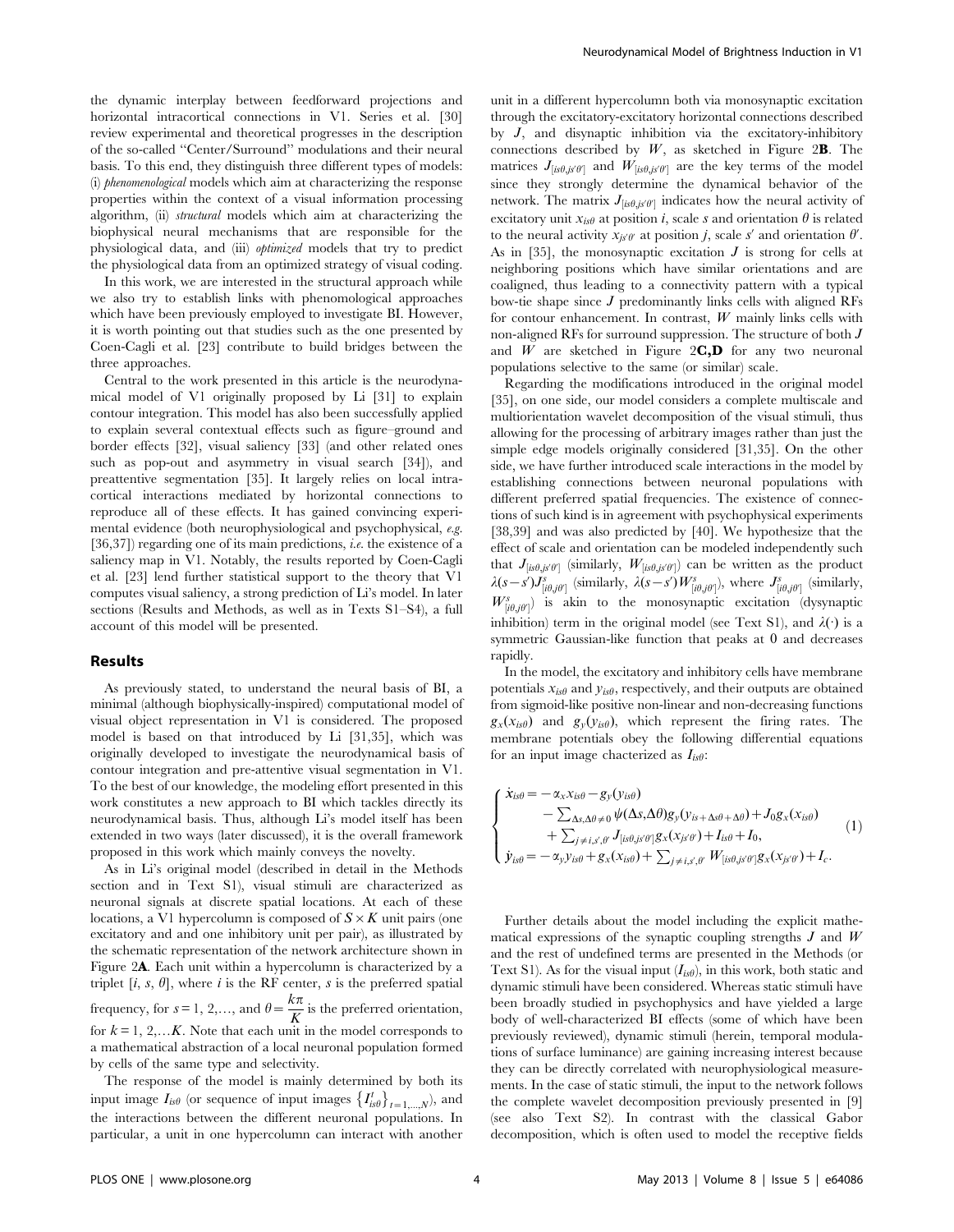

Figure 2. Schematic of the V1 model. (A) The visual input is sampled in a 2-dimensional discrete regular grid (here reduced to a single dimension for the sake of clarity). At each point on the grid, an ensemble of units representing neural populations sensitive to different spatial frequencies and orientations regularly distributed within the interval  $[0,\pi)$ , and which share the same receptive field center, is located, thus emulating a V1 hypercolumn. A population of excitatory neurons in one hypercolumn can interact with another excitatory population in another hypercolumn both through monosynaptic excitation  $J$  or though disynaptic inhibition  $W$ . A population of excitatory neurons in one hypercolumn can interact with itself through self-excitation  $J_0$ . The output of the layer of excitatory units is sent to higher visual areas. (B) Each hypercolumn is composed of a set of excitatory and inhibitory cells tuned to different spatial frequencies (i.e. scales) and orientations depicted in the sketch. A neuron population sensitive to a given spatial frequency s and orientation  $\theta$  in the hypercolumn at retinotopic position i interacts with another neuron population sensitive to spatial frequency s' and orientation  $\theta'$  in the hypercolumn at retinotopic position  $j$  both directly through monosynaptic excitation  $J_{[is\theta',j\delta'\theta']}$  and disynaptic inhibition  $W_{[i\delta\theta'j\delta'\theta']}$ . Panel (**C**) sketches the weights of the excitatory connections  $J_{[i\delta\theta'j\delta'\theta']}$  to the postsynaptic unit  $[i,s,\theta]$ , and (**D**) sketches the weights of the inhibitory connections  $W_{[is\theta',j\acute{s}'\theta']}$  to the unit  $[i,s,\theta].$  Both  $J$  and  $W$  are translation invariant. doi:10.1371/journal.pone.0064086.g002

of V1 cells [16], the wavelet decomposition has an inverse transform, which allows us to build a perceptual image. Thus, the visual stimulus  $I$  is decomposed according to the following formula:

$$
I_i = \sum_{s=1; \theta=h,d_1, v,d_2}^{n_s} \omega_{is\theta} + c_i,
$$
 (2)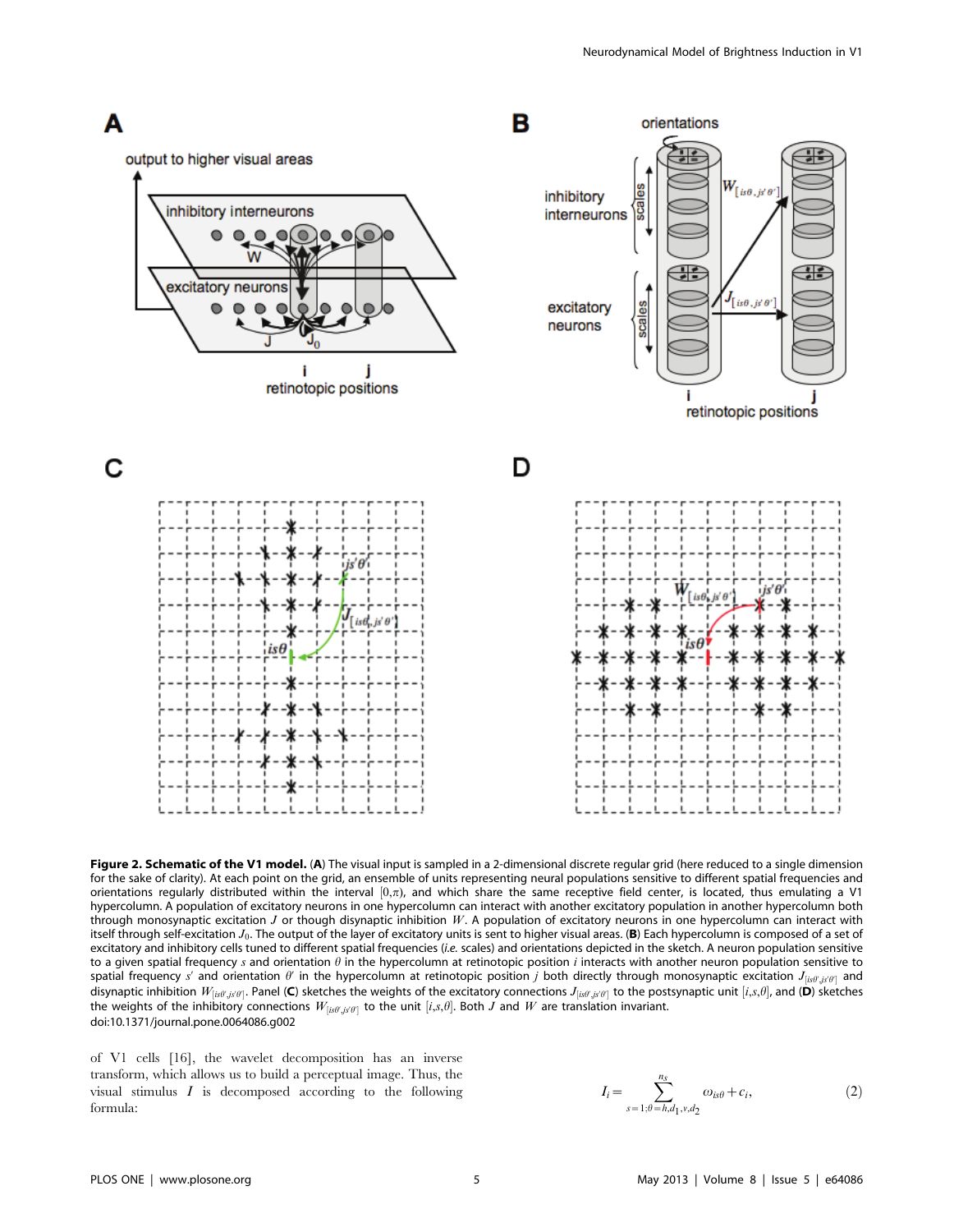where  $\omega_{is\theta}$  correspond to the multiresolution planes,  $c_i$  is the residual plane, s denotes the spatial scale,  $\theta$  represents the orientation (*i.e.* h horizontal,  $d_1$  first diagonal, v vertical, and  $d_2$ second diagonal), and  $i$  means the  $i$ -th multiresolution coefficient and establishes its spatial location. The coefficients  $\omega_{is\theta}$  are derived from a multiscale and multiorientation wavelet decomposition which separates the (achromatic) image into different spatial frequency and orientation components (reminiscent of striate single-cells receptive fields).

For a given input image, the perceptual image reflecting the perceived intensity, or brightness, of a static stimulus is recovered using:

$$
I'_{i} = \sum_{s=1;\theta=h,d_{1},v,d_{2}}^{n_{s}} \mathcal{M}(\omega_{is\theta}^{+}) \cdot \omega_{is\theta}^{+}
$$
  
+ 
$$
\sum_{s=1;\theta=h,d_{1},v,d_{2}}^{n_{s}} \mathcal{M}(\omega_{is\theta}^{-}) \cdot \omega_{is\theta}^{-} + c_{i},
$$
 (3)

where  $\mathcal{M}(\omega_{is\theta}^\pm)$  is the temporal average of the model output over several oscillation cycles. Depending on the visual stimuli, the system settles into an oscillatory steady state, and temporal averages of  $g_x(x_{is\theta})$  over several oscillation cycles (i.e. 12 membrane time constants [35]) are used as the output of the model.

When recovering the perceptual image,  $\mathcal{M}(\omega_{is\theta}^\pm)$  effectively acts as a weighting function of the wavelet coefficients while, in turn, it depends on such coefficients. Since the polarity of contrast information must be preserved in order to enable the reconstruction of the perceived image, a separation into positive and negative coefficients (reminiscent of the separation into ON and OFF channels found in LGN and thoroughly discussed in previous computational models [10,21]) has been considered (*i.e.*  $\omega_{is\theta}^{\dagger} \equiv \omega_{is\theta}$ if  $\omega_{is\theta} > 0$ , and  $\omega_{is\theta} \equiv \omega_{is\theta}$  if  $\omega_{is\theta} < 0$ ).

In the dynamic case, the modulation of luminance in the visual display is seen as a sequence of image frames  ${I'}_{t=1,...,N}$ . Each frame is decomposed in the same way as a static stimulus, which heads to sequences of multiresolution coefficients  $\{ \omega_{is\theta}^i \}$  $t=1,...,N$ and residual planes  ${c_i'}_{t=1,...,N}$ . The expression for a sequence of perceived images in the dynamical context is equivalent to that obtained for static stimuli.

$$
I_{i}^{'t} = \sum_{s=1;\theta=h,d_{1},v,d_{2}}^{n_{s}} \mathcal{M}(\omega_{is\theta}^{t}) \cdot \omega_{is\theta}^{t+} + \sum_{s=1;\theta=h,d_{1},v,d_{2}}^{n_{s}} \mathcal{M}(\omega_{is\theta}^{t}) \cdot \omega_{is\theta}^{t-} + c_{i},
$$
\n(4)

where, however,  $\mathcal{M}(\omega_{is\theta}^{t\pm})$  corresponds to the direct output of the excitatory cells without averaging over time, namely  $g_x(x_{is\theta}^{t\pm})$ . A thorough description of the parameters of the model is given in Text S1.

#### Static Stimuli

In this section, we apply the model to the classical effects of static BI outlined in the introduction and analyze the results obtained. Special emphasis is paid to the mechanisms underlying such results. Moreover, in order to explore the potential and scope of the proposed model, we further consider an ensemble of different BI effects widely reported in the literature and compare them with the results predicted by our model.

Simultaneous brightness contrast. Figure 3A,C shows two different instantiations of the SBC effect, corresponding to two different scales. In both cases, the gray patch is predicted to be perceived darker when it is surrounded by a bright background and ligther when it is located on a dark background. In Figures 3B,D, we see that the model correctly predicts the changes in brightness of the gray patch. The underlying mechanisms explaining why the model predicts SBC can be summarized as follows. Consider the gray patch on the right side of the stimulus. The neural population sensitive to its spatial frequency will show a strong response. Note that all the orientations are equally represented here, so the analysis is valid for any of them. Very locally, since few model cells respond to the patch, excitatory cells of the same type mutually contribute to the activity of each other by virtue of monosynaptic excitation J. On the other hand, in the area surrounding the patch there is no similar feature with non-zero contrast at the same frequency. Accordingly, around the gray patch the activity of the excitatory cells sensitive to similar orientations and frequencies is very low. This causes the inhibition of the excitatory cells responding to the patch to be low since inhibition is mediated by the neighboring excitatory activity through disynaptic inhibition  $W$ . Thus, there is an increase in the excitatory activity of the population sensitive to the spatial frequency of that patch. The modification of the initial activity of the excitatory cells produced by the visual input through the recurrent interactions thus results in brightness contrast. This effect can be considered as a direct illustration of the workings of Li's model, which is designed to uncover disruption in input homogeneity. It is worth pointing out that, since we have introduced a mechanism which allows the consideration of a wide range of spatial frequencies, the model is able to detect disruption at very different scales, as illustrated by Figure 3D. The preceding reasoning is independent of the polarity of the contrast (as long as the separation between the two polarities is kept) as illustrated by the fact that the increase in the activity of the excitatory neural populations responding to the spatial frequency and orientations of the left patch also results in brightness contrast and produces a decrease in the perceived luminance with regard to the original luminance of the gray patch on the right.

Grating induction effect. Figure 4A shows an illustration of the GI effect. The central horizontal patch between the two sinusoidal gratings has constant luminance but is perceived as a sinusoidal grating in counterphase to the upper and lower sinusoidal stripes. Figure 4B shows that the alteration of the luminance is also correctly predicted by the proposed model. This chiefly arises because any location on the central patch between two depressions (resp. peaks) of the upper and lower stripes produces a strong activity in the neural population sensitive to its spatial frequency and orientation (here, mainly horizontal) as a consequence of the difference in luminance. This occurs for both contrast polarities (i.e. white-gray-white and black-gray-black). Since there are no similar features at the same frequency in the surrounding area, and similarly to the case discussed above for SBC, there is an increase in the excitatory activity of the population under consideration and virtually no inhibition from the neighboring units (defined locally by the spatial locations covered by the connectivity matrix  $W$ ), this causes the mean firing rate of these units to increase and induces contrast with respect to the two depressions (resp. peaks), resulting in the sinusoidal profile in counterphase to the upper and lower sinusoidal stripes.

White effect. Figure 5A provides an example of the White effect whereby the gray rectangle on the left is perceived darker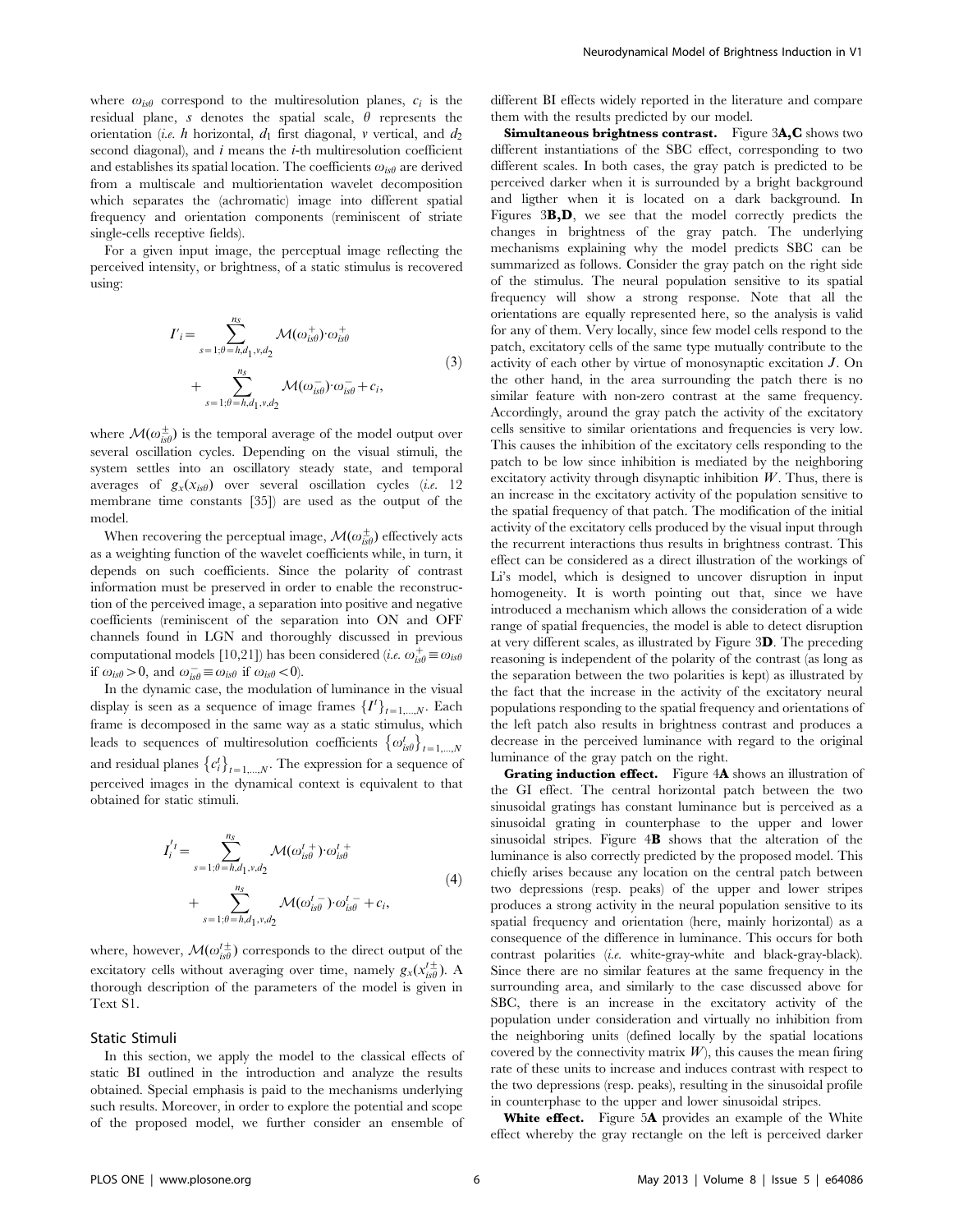

Figure 3. Simultaneous contrast effect. (A,B) Examples of the simultaneous brightness contrast (SBC). (B,D) Model prediction. Here, and in the following figures showing brightness profiles, visual stimulus (black solid curve) refers to the profile of the luminance stimulus and brightness (red solid curve) corresponds to the profile of the perceived luminance as predicted by the model. According to the model, the gray rectangle is perceived darker when it is surrounded by a bright background and brighter when it is surrounded by a dark background, in agreement with perception. doi:10.1371/journal.pone.0064086.g003

than the one on the right. Figure 5B shows how the proposed neurodynamical model reproduces the White effect. The main features characterizing the overall operation of the model can be described as follows. Consider the gray patch on the left side of the stimulus. For this gray patch, the strongest neural responses that can be encountered will, of course, correspond to those populations selective to the spatial frequency corresponding to the size of the patch and whose receptive fields have either a vertical orientation (for the black-gray-black transition along the horizontal direction) or, to a lesser extent, a horizontal orientation (for the white-gray-white transition along the vertical direction). Importantly, the neural responses of nearby populations selective



Figure 4. Grating induction effect. (A) Example of the grating induction (GI) effect. (B) Model prediction. The panel shows the original luminance of the horizontal stripe (black dashed curve) and the brightness predicted by our model (red solid curve), which changes in counterphase to the upper and lower horizontal sinusoidal luminance gratings (black solid curve), in agreement with psychophysical observation. doi:10.1371/journal.pone.0064086.g004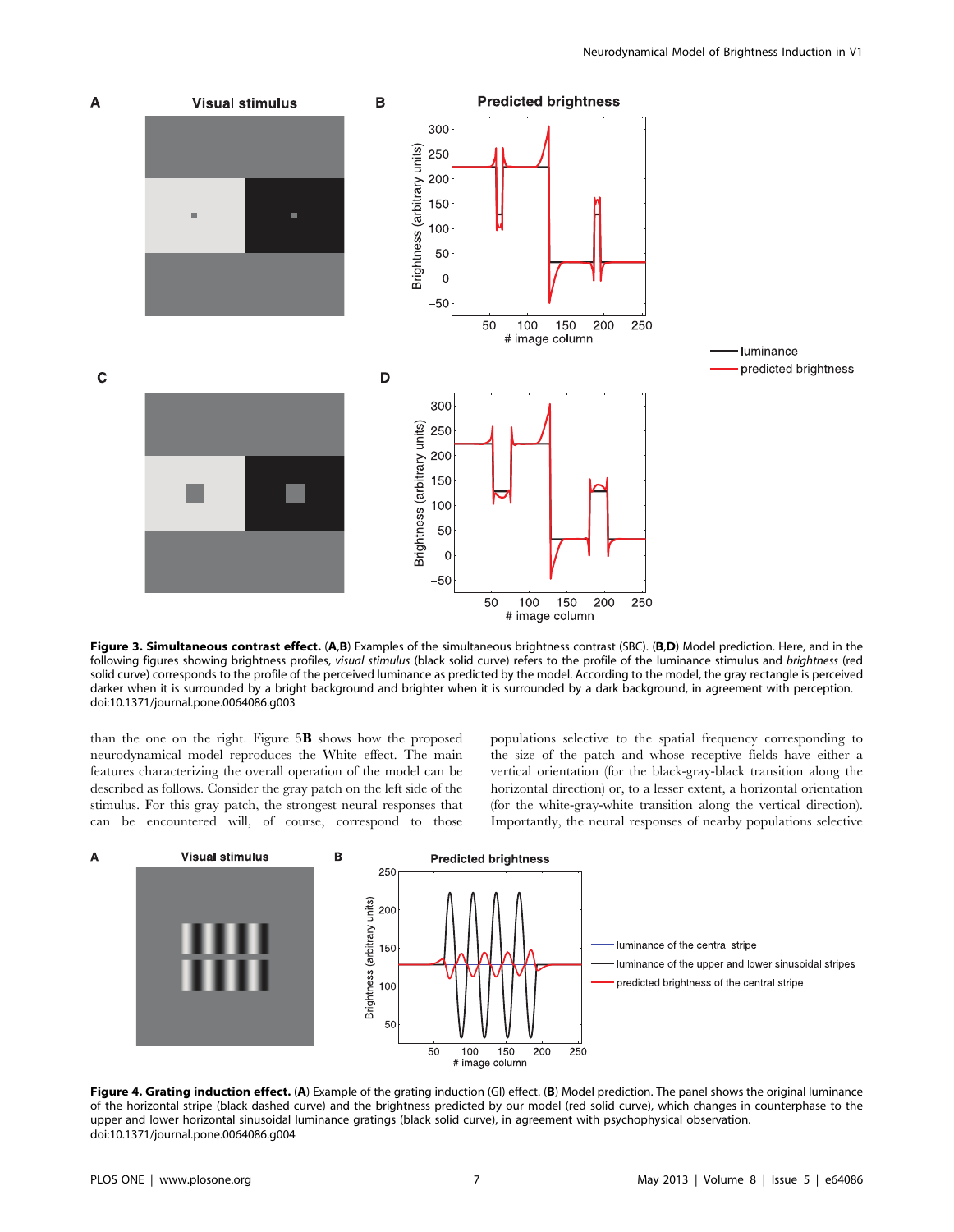

Figure 5. White effect. (A) Example of the White effect. (B) The mean firing rate predicted by the model differs at the two locations corresponding to the two rectangles (around columns 80 and 170 of the image, respectively) whose (physical) luminance is equal, in agreement with perception. doi:10.1371/journal.pone.0064086.g005

to the vertical orientation are, in fact, even stronger, when the background grating is considered since it shares with the patch the same spatial frequency and vertical orientation and has more contrast, thus resulting in a strong excitatory activity in its surround. Hence, there is a strong contribution to the inhibitory activity through disynaptic inhibition  $W$ , which causes the excitatory activity of the units responding to the patch to decrease. Accordingly, the model implements assimilation of the patch brightness by that of the dark vertical stripes in lateral contact. Moreover, regarding the white-gray-white transition along the vertical direction, the situation is equivalent to that found for the SBC and GI effects in that brightness contrast is implemented and the overall perceptual direction of change results in a lowering of the brightness. The same explanation holds for the patch on the right side by simply inverting the polarity of the transitions.

Mach bands. The phenomenon known as Mach bands corresponds to the perception of a bright and a dark band at both sides of a ramp between two plateaus whose luminance is constant (see Figure 6A). In Figure 6B, we show that the model is also able to reproduce this effect. To understand the main mechanisms of the model responsible for this effect, the edge on the right side of the ramp will first be considered. As a consequence of the ramp, a diffuse boundary (edge) with vertical orientation emerges. Thus, the neurons mostly sensitive to such an orientation will exhibit a strong activity when compared to the rest of neurons sensitive to different orientations in the same hypercolumn. Furthermore, the cells which are aligned along all the locations corresponding to such a diffuse edge, and sharing the same orientation sensitivity, will benefit from an enhanced activation as a consequence of the recurrent connections derived from the connectivity matrix J. Since no further colinear features  $(i.e.$  nearby edges with the same contrast polarity) are present in the stimulus, the inhibitory activity onto these excitatory cells, as mediated by  $W$ , will become negligible. As a consequence, an increase in the excitatory activity of the neuronal cells colinear to the diffuse edge will take place, thus giving rise to the emergence of a bright band. A similar reasoning explains the dark conspicuous band on the left of the ramp when the opposite polarity is considered.

More results are provided in Text S3. In particular, we address the influence of relative orientation on BI and, importantly, come up with a prediction on its effect (see Figure S1 in Text S3). We also consider the Chevreul effect (see Figure S2 in Text S3).

#### Dynamic Stimuli

We have so far reported the results obtained for a number of BI effects when static stimuli are considered. Nonetheless, one of the



Figure 6. Mach bands effect. (A) A dark band and a bright band appear at the edges of regions whose luminosity is constant. (B) The mean firing rates predicted by the model agree with the illusion that there are two conspicuous bands at the edges between the ramp and the plateaus. doi:10.1371/journal.pone.0064086.g006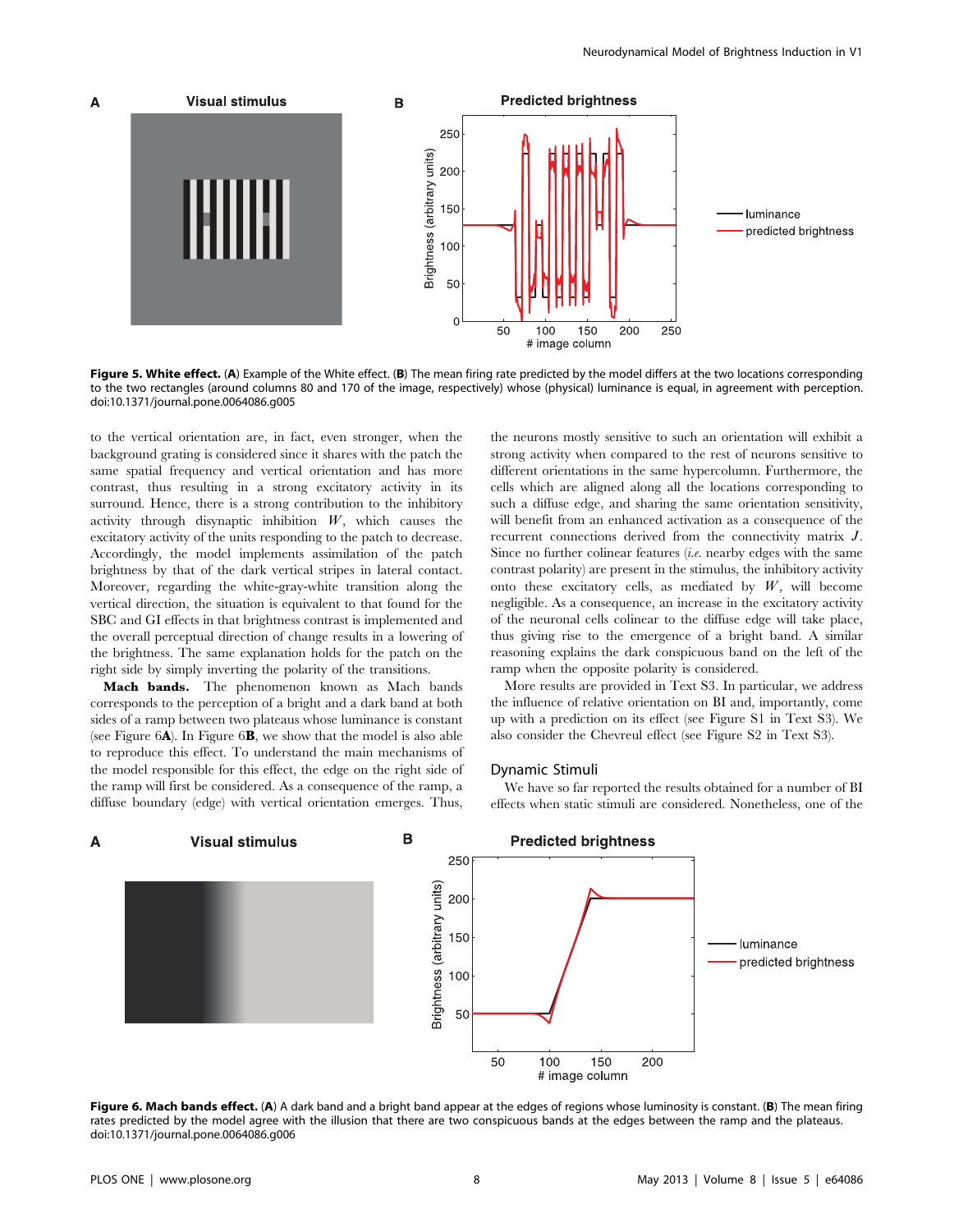main strengths of the proposed model is that being a dynamical model it provides a full description of the temporal evolution of the system, which is of utmost interest when considering dynamical stimuli. Thus, we further tested our hypothesis that contextual influences in V1 play a central role in luminance perception in a dynamical context. As reviewed in the Introduction, Rossi and Paradiso [24] reported brightness changes in the activity of neurons in V1 even though no modulations of luminance were induced in their classical receptive fields. Figure 7A,B illustrates the kind of stimuli used by Rossi and Paradiso. In Figure 7A, a central band was covered by a uniform gray illumination. Some white and dark bars were added over a central receptive field. The luminance of the central gray part and that of the white and dark bars were held constant. The luminance of flanking regions was modulated sinusoidally in time keeping their mean luminance at the same level of the central uniform gray band. They reported that for low temporal frequencies of the sinusoidal modulation, a large population of neurons in striate cortex responded to luminance variation beyond their receptive fields. In addition, these neurons responded in a phase-locked manner, namely in antiphase to the flanks, at the temporal frequency of the sinusoidal modulation of the flank luminance, even though the flanks were 3–  $7^\circ$  beyond the edges of the receptive fields. There was, however, no perceived modulation of the activity when no light reached the classical receptive field of the neurons, as in the stimulus shown in Figure 7B.

We investigated the response of our neurodynamical model to Rossi and Paradiso's stimuli. Figure 8A shows that the model accounts for luminance changes outside the classical receptive field. Specifically, the firing rate of the population of neurons sensitive to high spatial frequencies whose receptive fields are centered in the central uniform gray band shows sinusoidal activity. To assess the difference in phase between the luminance modulation in the flanks and the response of the neuronal population at the center of the central band, the neural response was time-convoluted with a sliding square weighting function with a period equal to the inverse of the modulation rate (as done by Rossi and Paradiso, cf. Figure 3 in [24]). The temporal frequency of the modulation coincides with that of the luminance of the flanks, but the response is in counterphase, in agreement with the experimental results reported by Rossi and Paradiso in [24]. It is worth noting that the flanks are at a distance of 2.5 receptive fields from the location of the neurons sensitive to the highest spatial frequency (Figure 8B).

The underlying mechanisms explaining why the model replicates the counterphase modulation of the brightness can also be understood by paying special attention to the dynamical evolution of the inhibition between neighboring neural populations sensitive to similar spatial frequencies and orientations. In Figure 7, the neural population with receptive fields showing a preference for vertical edges and the highest spatial frequencies is inhibited by the neural population responding to the edges emerging from the modulation of the luminance in the flanks. The higher the luminance variation, the more pronounced will be the edges, thus leading to stronger neuronal responses (i.e. higher firing rates) at the boundaries of the flanks. Such activity will be fed back into the excitatory neurons at the central gray band as inhibitory currents thus inducing the counterphase effect encountered since the propagation of the signal is effectively immediate when compared to the low temporal frequency  $(i.e. 2 Hz)$  of the driving signal.

Interestingly, the inhibitory effects (and thus the modulation observed) in the central units decreases when the difference between the orientation of the edges created by the flanks and the preferred orientation of these units increases, as shown in Figure 8B. This phenomenon, which is a consequence of the structure of the connectivity matrices (see Figure 2( $\mathbf{D}$ )), is also a prediction of our model.

Finally, the influence of luminance modulation beyond the classical receptive field is removed when the neuron population at the central flank has no proper activity, as can be seen in Figure 8C,D, in line with Rossi and Paradiso's experiment.

## Relation with Previous Models

As emphasized in previous sections, the main difference between the model presented in this work and other models of brightness induction lies in that, in addition to reproducing classical BI effects, it aims at apprehending plausible neuronal mechanisms underlying BI, for both static and dynamic induction phenomena. Thus, although gaining biological plausibility has an added cost (namely an increase in the number of degrees of



Figure 7. Spatial configuration of the dynamic stimuli. (A) The stimulus is composed of three equally-sized rectangular regions. The luminance of the two areas flanking the central gray area is modulated sinusoidally in time (as indicated by the thick black arrows) whereas the static center region of the stimulus had a luminance equal to the time-average luminance of the modulated flanks. (B) The stimulus is similarly composed of three equally-sized rectangular regions, the luminance of the two flanking areas is modulated as described in  $(A)$ , but no light is shed on the central region, and hence on the indicated receptive field. As observed in [24], the brightness of the static central area varies in counterphase to the flanks when the corresponding neuron population has induced activity from its own receptive field (A) but not when this activity is null (B). doi:10.1371/journal.pone.0064086.g007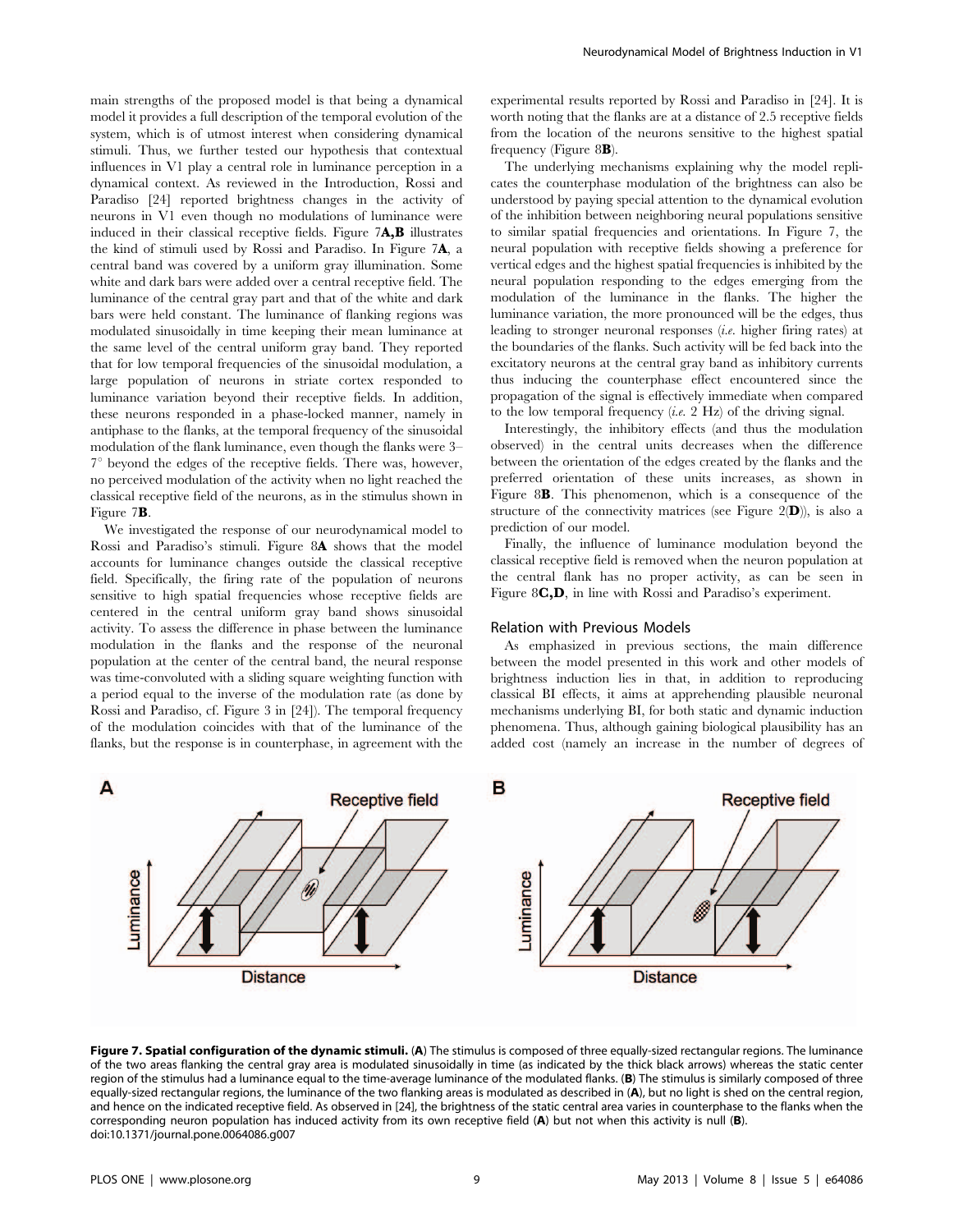

Figure 8. Response to the dynamic stimuli. (A) Output of the model in response to the stimulus outlined in Figure 7A. The black solid curve describes the sinusoidal oscillations of the luminance of the flanks, the black dashed curve represents the luminance of the central part of the stimulus and the red solid curve gives the brightness of this central part, according to the model. The model agrees with the perception that the brightness of the static central area varies in antiphase to the flanks. (B) shows the modulation of the firing rate of neuron populations sensitive to the highest frequency and located in the center of the stimulus due to the modulation of the flank luminance. The modulation of the flanks luminance takes place outside their classical RF since the two flanks are separated by 24 pixels (or units) and the diameter of the RFs of these neurons is 5 pixels. The induced modulation is high for the population of neurons that share their preferred orientation with the neurons that best respond to the edges created by the flanks, namely the vertical orientation (green solid curve), and is low if the difference between orientations is high, as for the diagonal (brown solid curve) and horizontal (blue solid curve) orientations. (CD) Output of the model in response to the stimulus outlined in Figure 7B. According to the model, induction is lost when there is no inherent activity in the central part of the stimulus, in line with the observations described in [24].

doi:10.1371/journal.pone.0064086.g008

freedom), it also carries some crucial advantages, i.e. a single model focused on the effect of contextual influences in V1 can account for several fundamental processes simultaneously, a feature that is highly desirable when modeling brain function. In addition, the parameters have not been chosen arbitrarily, but are essentially shared with Li's model [35], and are based on available neurobiological evidence. A general description of the most successful computational models of BI is available in the introduction. It is worth noting, for instance, that another model in the literature has a similar focus [10], but is restricted to static one-dimensional stimuli. In this section, we concentrate on the resemblance of the model with two prominent models using a multiscale approach to low-level vision, namely the BIWaM and the ODOG model.

The mathematical formulation we adopt for constructing the predicted perceptual image is equivalent to that described in the BIWaM model presented in Otazu et el. [9]. However, in this last model, instead of using a term similar to  $\mathcal{M}(\omega_{is\theta})$  (i.e. the output from the proposed neurodynamical model) to mediate the reconstruction of the image, the authors consider the following function:

$$
I_{\text{percep}}(x,y) = \sum_{s=1}^{n} \sum_{o=v,h,d} C'(s, z_{\text{ctrl}}(x,y;s,o)) \cdot \omega_s^o(x,y) + c_n(x,y),
$$

where  $C'(\dot{s}, z_{\text{ctrl}}(x, y; s, o))$  (see [9] for details) is built on the notion of CSF but is modified to account for the following three assumptions: (i) brightness assimilation is only performed when both central and surround stimuli have similar spatial frequencies within a frequency range of about one octave, (ii) brightness assimilation is strongest when the central stimulus and the surround stimulus have identical orientations, whereas for increasing relative spatial orientations brightness assimilation is weakest and brightness contrast is strongest, and (iii) when the luminance contrast of the surround features increases, brightness assimilation increases (i.e. brightness contrast decreases) and vice versa.

Since the proposed neurodynamical model shares with the BIWaM the wavelet decomposition, it makes sense to ask whether these assumptions can be accounted for as an emergent effect of the topological and the dynamical properties of our model. It turns out that the connectivity matrices  $J$  and  $W$  promote effects compatible with the second assumption since neurons that respond to similar orientations are more strongly connected than neurons responsive to rather different orientations. Furthermore, neurons responding to the same or one octave apart spatial frequencies are more strongly connected than those tuned to different spatial frequencies. Finally, one of the key aspects of the BIWaM model is the weighting that modulates the CSF employed in the reconstruction of the image by considering the relative contrast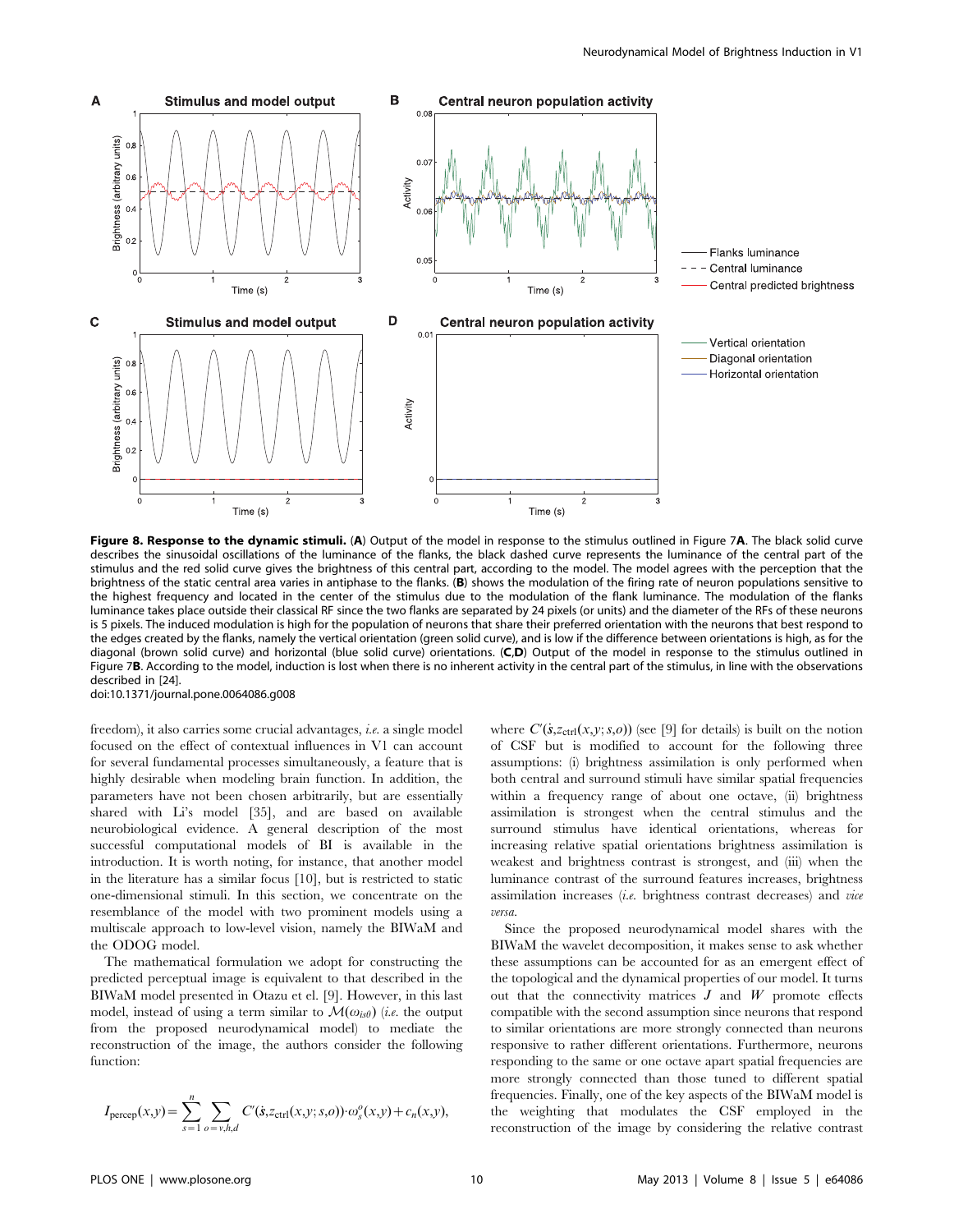of a central feature compared to the contrast of its surround features. In particular, this is done by means of the variable  $z_{\text{ctrl}}(x, y; s, o)$  whose definition is based on the ratio  $r = \frac{\sigma_{\text{cen}}^2}{\sigma_{\text{sur}}^2}$ , where  $\sigma_{\rm cen}$  refers to the standard deviation of the filter responses to the central feature and  $\sigma_{\text{sur}}$  corresponds to that of the surroundings. In our model, such an effect is implemented dynamically by the cooperative and competitive processes taking place between the neurons at the central location (cen) and those located in the surroundings (sur). Furthermore, the non-linearity instantiated by the function  $z_{\text{ctrl}}(x, y; s, o) = \frac{r^2}{1 + r^2}$  finds its neurophysiological counterpart in the divisive normalization introduced through  $I_{\text{norm}}$ .

The model proposed in this work also shares with the ODOG model two of its essential features, namely multiscale spatial frequency sensitivity and orientation specificity. It is also worth pointing out that the proposed model provides interesting insights into the cortical mechanisms underlying the Blakeslee and McCourt model [7]. In particular, we have conducted a study to reveal whether the proposed network reproduces an operation akin to the differential weighting discussed in [7]. To this end, several sinusoidal gratings characterized by different spatial frequencies were considered as input stimuli to the network and the gain between the output of the model and its input was analyzed. As a result, a gain function with a slope of 0.092 in loglog coordinates ( $r^2$  = 0.85,  $p<10^{-5}$ ) is obtained (see Figure S3 in Text S4) that resembles the power function with slope 0.1 that was used to weigh the filters considered by Blakeslee and McCourt model [7] and is consistent with the shallow low-frequency fall-off of the suprathreshold CSF [6] associated with the high-contrast stimuli employed throughout this last work.

#### Discussion

This study reports the results from a computational investigation into the neuronal mechanisms underlying several BI effects observed either in human psychophysics [6,9,11,13] or in neurophysiological recordings [2,24–26], which have been obtained from different modalities and species. We further attempt to provide new evidence that sheds some light on the view that BI may, at least partially, be explicitly represented in V1. This is in contrast to the more common assumption that the striate cortex is an area mostly responsive to sensory information.

The proposed model has been built up on a minimal neurodynamical model of V1 [31] which has been successful in accounting for a number of other contextual effects (e.g. visual saliency, segmentation, contour-enhancement, etc). This study therefore suggests that BI shares with visual saliency and these other contextual effects a common neural circuitry. The proposed model inherits from Li's model the topological structure of the network which grants a prevalent role to the horizontal connections. This, in fact, constitutes one of the strengths of the model as it is embedded in a larger framework aiming to explain other fundamental processes of biological vision and has found supporting experimental evidence both in psychophysics [41] and neurophysiology [36]. Thus, the study of BI, beyond being an exciting research topic on its own, leads to a scenario that can help reveal some fundamental aspects of visual information processing in the human visual system. It is with this motivation that we have addressed this investigation. Consequently, an effort has been made throughout this work to frame our results in a larger picture and relate them to other basic visual processes.

Notably, one of the main strengths of the proposed model is its biological motivation. In contrast to previous approaches (e.g. [6,7,9]), which emulate basic findings by imposing high-level constraints (e.g. contrast normalization, modulation of scale effects by means of a CSF, etc), these become emergent properties of the proposed network and are derived from well-known built-in cortical mechanisms and structural properties such as synaptic connectivity or divisive normalization. From a neuronal perspective, divisive normalization is a widespread computation in a variety of sensory systems [42]. Recent results clearly show that contrast sensitivity is continuously regulated and normalized over the whole activated V1 cortical surface by means of a dynamic normalization pool [43]. The proposed network model includes a normalization term (as discussed in [31,35]), which in fact may be at the basis of the contrast normalization operation invoked by [7] to promote the equalization of the global response at each orientation. Interestingly, contrast normalization has been found to play a central role in explaining the transition from assimilation to contrast effects as, for instance, that found in the White effect [6,7,15].

Furthermore, by providing direct predictions of neural activities, the proposed neurodynamical model can be validated both in a direct way by means of neurophysiological measures but also in an indirect way by means of surrogate psychophysical percepts. In this sense, the fact that our model is able to reproduce the neurophysiological recordings reported in [24] provides strong support for its overall validity. This is complemented by the general agreement with perceptual data encountered when dealing with the static stimuli. Although it is beyond the scope of this study to address issues such as neural decoding in order to build visual percepts, what we claim with the reported inverse transforms is that the model outputs are compatible with the expected percepts. Accordingly, a simple inverse method is able to reproduce such percepts on the basis of the visual inputs and how these are modified through contextual effects.

As already pointed out, one of the unique features of this study is precisely that both static and dynamic visual stimuli have been investigated. This suggests that the mechanisms that have been identified are robust across stimuli and can be closely related to neural representations at realistic time scales. This follows from the fact that the model is a neurodynamical system that can naturally deal with any kind of visual stimulus, in contrast to most other successful formulations  $(e.g. [6,7,9])$ , which do not incorporate dynamical aspects.

It is worth noting that some of the existing models which account for dynamical effects, i.e. [10,14,21], do rely on the existence of filling-in signals. These theories suggest that surface brightness is represented explicitly by neural signals in cortical visual field maps, which are initiated by contrast signals at the stimulus borders. By using functional magnetic resonance imaging (fMRI) to search for such neural ''filling-in'' signals, Cornelissen et al. [44] found no evidence for these kinds of signals and concluded that the visual field maps of human V1 and V2 do not contain filled-in, topographical representations of surface brightness (and color). In contrast, our model reflects mechanisms for which converging experimental evidence exists [36,42,43,45].

Since BI can be simply regarded as a contextual effect, recurrent networks of excitatory and inhibitory neurons provide a convenient framework for modeling. However, the specificities of the different BI effects can only be captured provided appropriate connectivity matrices are considered. It is worth noting, for instance, that some induction effects (e.g. SBC, Mach, or Chevreul, among others) can already be recovered by considering the raw gray level images as visual inputs to a simplified 1D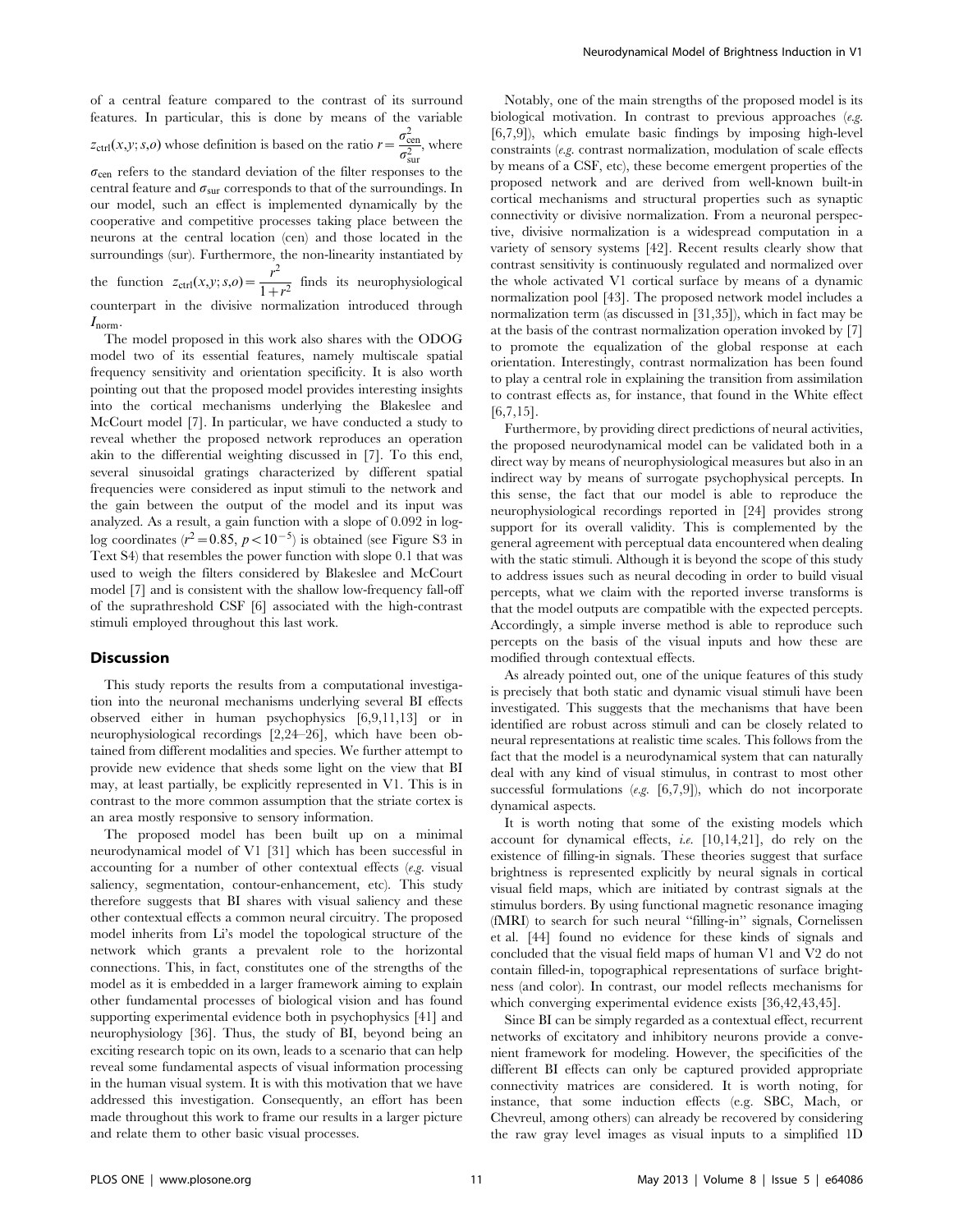version of the proposed model in which the synaptic connectivities are defined by means of unidimensional gaussian functions of different widths. In that case, the behavior of the interactions that  $J$  and  $W$  implement is akin to a center-surround mechanism. However, when 2D stimuli such as arbitrary images are considered, orientation is likely to become relevant and raw gray level values can no longer be used. Instead, Gabor-like filter responses and connectivity matrices akin to those reported in this study must be considered. Although Li [35] already suggested that this should be done, one of the contributions of this work is that we have effectively implemented this notion by considering a complete wavelet-decomposition that makes use of a set of filters similar to a Gabor filter bank, thus keeping a biological substrate, while allowing for the reconstruction of a perceptual image on the basis of the modified output for validation purposes.

Moreover, our model also includes scale selectivity and interactions between the scales. Neither of these aspects were considered in Li's original model [31,35]. On the one hand, by including scale selectivity, we have been able to account for BI effects that occur at different spatial scales (see for instance the SBC reported in the Results section). On the other hand, although not critical to reproduce the reported results, the existence of scale interactions has been suggested by psychophysical experiments [38,39] and also predicted by [40].

Throughout this investigation, a close analysis of the mechanisms underlying the reported BI effects has revealed that inhibition is of utmost importance to enable the emergence of the observed perceptual effects. Interestingly, this is an observation that coincides with the prevalent role that inhibition has long been acknowledged to play in modeling other cognitive processes such as working memory [46] or decision making [47]. Thus, for instance, sustained neural activation during the delay period is the mechanism that most attention has received from the modeling community to model working memory, and attractor networks have proven to be successful to account for this phenomenon (e.g. [46,48]). Local inhibition is, in this context, necessary in order to enable stable states with spontaneous rates and an average synaptic long-term potentiation (LTP) in specific populations is required to give rise to local attractors with sustained high firing rates during the delay period. Moreover, working memory capacity, for instance, critically depends on the constraints that lateral inhibition imposes to the mnemonic activity [49,50]. Similarly, in decision making, inhibition naturally mediates the competition between neural populations coding for the different alternatives and must be carefully set up for the network to operate in an appropriate regime. Thus, although it is indeed the interplay between collaborative (i.e. in this work mediated by means of the  $J$ matrix) and competitive  $(i.e.$  in this work mediated by means of the  $W$  matrix) that gives rise to the emergence of the appropriate system dynamics, the role that inhibition plays appears to be especially critical as is the case, for instance, of establising the number of memories that can be actively maintained in working memory [51].

In this work, we have also attempted to provide insights into the cortical mechanisms underlying previous phenomenological models such as those by Blakeslee and McCourt [7] and Otazu et al. [9]. Notably, some of the constraints imposed in these models have emerged from the neuronal network structure and its associated prescribed dynamics. In particular, we have recovered the power function with slope 0.1 that was used to weigh the filters considered by Blakeslee and McCourt model [7] that is consistent with the shallow low-frequency fall-off of the suprathreshold CSF associated with the high-contrast stimuli employed, and have discussed some neural mechanisms underlying the emergence of perceptual images built from the same multi-scale and multiorientation wavelet decomposition of the visual stimuli reported by Otazu et al. [9].

Finally, in the last years, the role of oscillations in multiple neurocognitive processes has received considerable attention. Interestingly, one of the pecularities of the proposed model is the oscillatory nature of its outputs. This, as argued by Li [35], is a relatively common feature of networks of excitatory and inhibitory neurons. The model has therefore the potential to explore the role that such oscillatory activity may have for encoding different aspects of BI. Indeed, Biederlack et al. [52] reported some suggestive evidence that rate enhancement and neuronal synchronization could contribute complementary codes of BI and further investigations in this area are certainly interesting.

A further extension of the model could certainly come from its generalization into color opponent space in order to reproduce chromatic induction effects, which would be important both from a fundamental perspective (i.e. gaining further understanding about color vision) but could also have an enormous impact in technological applications within the field of image processing.

Taken together, we propose a neurodynamical model of V1 from which BI emerges naturally. This model is embedded in a general framework to investigate contextual effects in V1 and, importantly, offers plausible explanations of the mechanisms yielding BI based on neural mechanisms. Finally, the model also makes specific firing rates and behavioural predictions and suggests how these can be related with manipulable experimental variables. In this sense, the study confirms the usefulness of computational neuroscience approaches to investigate neural processes and offers predictions which may be used to guide, in a principled way, the design of experiments in order to further explore BI.

## Materials and Methods

#### Computational Model Description

The multiresolution wavelet decomposition is based on the  $\dot{a}$ trous algorithm [53] (see detail in Text S2). The wavelet basis functions, or mother wavelets, are not strictly Gabor functions, but are smooth, symmetric, highly concentrated in both space and frequency, and have similar profile. This algorithm has two main advantages. First, it is undecimated (all the planes have the same resolution, independently of the spatial frequency they correspond to), which is a required property for the decomposition to be translation invariant. This point is of importance since, together with the invariance with respect to translation of the connectivity, it makes the whole system translation invariant. Furthermore, this decomposition allows every spatial frequency to be represented at each position representing a hypercolumn, in accordance with the architecture of the cortical integration region in monkey striate cortex [54].

The coefficients  $\omega_{is\theta}$  derived from a multiscale and multiorientation decomposition (Equation 1) are then half-wave rectified to preserve information regarding contrast polarity. The corresponding values  $\omega_{is\theta}^+$  and  $\omega_{is\theta}^-$  are then normalized in the range  $\omega_{is\theta} \in [1,4]$  [35]. In the case of a static stimulus (resp. of a dynamic stimulus), the minimum and maximum of the multiresolution coefficients over all positions, all scales, and all orientations (resp. and all frames) are respectively set to the minimum and maximum values in that range. Then, all the minimum values (equal to 1) are set to 0. These normalized coefficients  $\omega_{is\theta}^{\pm}$ , or  $\{\omega_{is\theta}^{t\pm}\}_{t=1,\dots,N}$ , are then used to initialize the activity  $g_x(x_{is\theta})$  and serve as the input  $I_{is\theta}$  to the network that feeds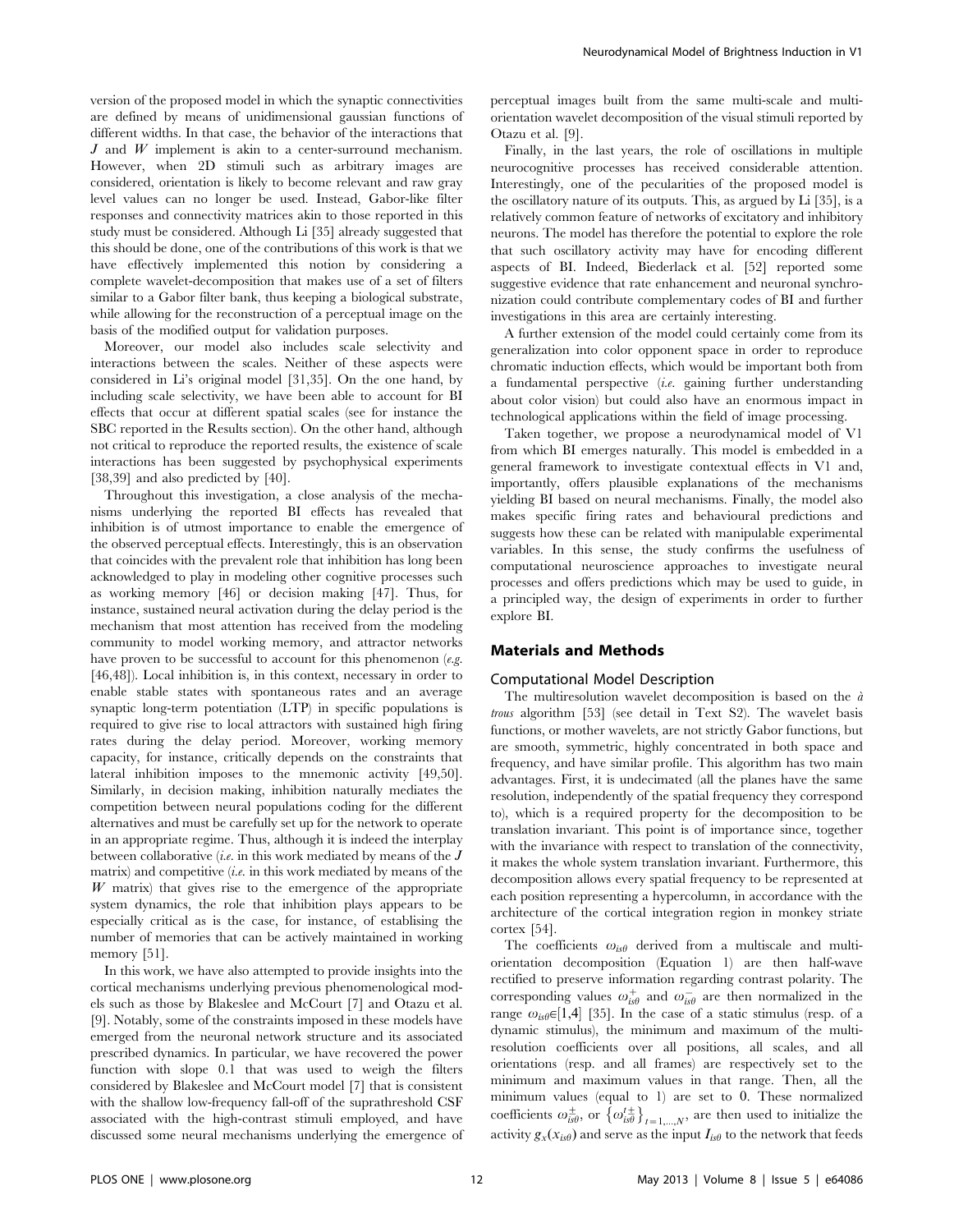For simulating the dynamic of the model, we used a discrete time implementation. An Euler integration scheme of first order was used to numerically integrate the coupled differential equations describing the dynamics of the system. The time step was  $\delta t = 0.01\tau$ , where  $\tau$  is the membrane time constant ( $\tau = 10$  ms [35]). When considering a static stimulus, this input is constant over all the time membrane constants handled in the computation [31]. In the dynamic case, the relation between the frequency of oscillation  $f$  of a stimulus sinusoidally modulated in time and the temporal behavior of the model, which is dictated by its membrane time constant  $\tau$ , is computed as follows: during every time membrane constant  $\tau$ , the stimulus undergoes a change corresponding to a  $(f/\tau)$ -th part of a period.

#### Supporting Information

Supporting Information S1. The computer code of the model is available at: http://www.cvc.uab.cat/xotazu/ NeuroV1/BrightnessInduction/.

## References

- 1. van de Ven V, Jans B, Goebel R, Weerd PD (2012) Early human visual cortex encodes surface brightness induced by dynamic context. J Cogn Neurosci 24: 367–377.
- 2. Rossi A, Rittenhouse C, Paradiso M (1996) The representation of brightness in primary visual cortex. Science 273: 1104–1107.
- 3. Kingdom FAA (1997) Simultaneous contrast: the legacies of Hering and Helmholtz. Perception 26: 673–677.
- 4. Blackeslee B, McCourt M (2012) When is spatial filtering enough? Investigation of brightness and lightness perception in stimuli containing a visible illumination component. Vision Res 60: 40–50.
- 5. McCourt M, Foxe JJ (2004) Brightening prospects for early cortical coding of perceived luminance: a high-density electrical mapping study. Neuroreport 15: 49–56.
- 6. Blakeslee B, McCourt M (2011) Similar mechanisms underlie simultaneous brightness contrast and grating induction. Vision Res 37: 2849–2869.
- 7. Blakeslee B, McCourt M (1999) A multiscale spatial filtering account of the White effect, simultaneous brightness contrast and grating induction. Vision Res 39: 4361–4377.
- 8. Blakeslee B, McCourt M (2004) A unified theory of brightness contrast and assimilation incorporating oriented multiscale spatial filtering and contrast normalization. Vision Res 44: 2483–2503.
- 9. Otazu X, Vanrell M, Párraga CA (2008) Multiresolution wavelet framework models brightness induction effects. Vision Res 48: 733–351.
- 10. Pessoa L, Mingolla E, Neumann H (1995) A contrast- and luminance-driven multiscale network model of brightness perception. Vision Res 35: 2201–2223.
- 11. Heinemann E (1955) Simultaneous brightness induction as a function of inducing and test-field luminances. J Exp Psychol 50: 89–96.
- 12. Helson H (1963) Studies of anomalous contrast and assimilation. J Opt Soc Am 53: 179–184.
- 13. McCourt M (1982) A spatial frequency dependent grating-induction effect. Vision Res 22: 119–134.
- 14. Grossberg S, Mingolla E (1987) Neural dynamics of surface perception: Boundary webs, illuminants, and shape-from-shading. Computer Vision, Graphics, and Image Processing 37: 116–165.
- 15. Kingdom F (2011) Lightness, brightness and transparency: A quarter century of new ideas, captivating demonstrations and unrelenting controversy. Vision Res 51: 652–673.
- 16. Daugman J (1985) Uncertainty relations for resolution in space, spatial frequency, and orientation optimized by two-dimensional visual cortical filters. J Opt Soc Am A 2: 1160–1169.
- 17. Robinson A, Hammon P, de Sa V (2007) Explaining brightness illusions using spatial filtering and local response normalization. Vision Res 47: 1631–1644.
- 18. Kingdom F, Moulden B (1992) A multi-channel approach to brightness coding. Vision Res 32: 1565–1582.
- 19. D'Zmura M, Singer B (1998) Color vision, perspectives from different disciplines, New York, USA: Walter de Gruyter and Co., Chapter: Color contrast gain control. p. 251–265.
- 20. D'Zmura M, Singer B (1999) Color vision: From genes to perception, Cambridge University Press, Chapter: Contrast gain control. p. 369–385.

Text S1 Supplementary Material. Neurodynamical model of contextual influences mediated by intra-cortical interactions in V1 (following [35]). Proposed model parameters. (PDF)

Text S2 Supplementary Material. Wavelet analysis. (PDF)

Text S3 Supplementary Material. Supplementary results (Figure S1 in Text S3 and Figure S2 in Text S3). (PDF)

Text S4 Supplementary Material. Frequency gain of the model (Figure S3 in Text S4). (PDF)

#### Acknowledgments

We are very grateful to Zhaoping Li for giving us insights into her model.

#### Author Contributions

Conceived and designed the experiments: LDM OP XO. Performed the experiments: OP XO. Analyzed the data: OP XO LDM. Contributed reagents/materials/analysis tools: XO OP LDM. Wrote the paper: LDM OP XO.

- 21. Grossberg S, Todorović E (1988) Neural dynamics of 1-D and 2-D brightness perception. Perception and Psychophysics 43: 241–277.
- 22. Corney D, Lotto RB (2007) What are lightness illusions and why do we see them? PLoS Compt Biol 3: 1790–1800.
- 23. Coen-Cagli R, Dayan P, Schwartz O (2012) Cortical surround interactions and perceptual salience via natural scene statistics. PLoS Comput Biol 8.
- 24. Rossi AF, Paradiso MA (1999) Neural correlates of perceived brightness in the retina, lateral geniculate nucleus, and striate cortex. J Neurosci 19: 6145–6156.
- 25. KinoshitaM, Komatsu H (2001) Neural representation of the luminance and brightness of a uniform surface in the macaque primary visual cortex. J Neurophysiol 86: 2559–2570.
- 26. Pereverzeva M, Murray SO (2008) Neural activity in human V1 correlates with dynamic lightness induction. J Vision 8: 1–10.
- 27. Stemmler M, Usher M, Niebur E (1995) Lateral interactions in primary visual cortex: a model bridging physiology and psychophysics. Science 269: 1877– 1880.
- 28. Stettler DD, Das A, Bennett J, Gilbert CD (2002) Lateral connectivity and contextual interactions in macaque primary visual cortex. Neuron 36: 739–750.
- 29. Albright T, Stoner G (2002) Contextual influences on visual processing. Annu Rev Neurosci 25: 339–79.
- 30. Series P, Lorenceau J, Fregnac Y (2003) The ''silent'' surround of V1 receptive fields: theory and experiments. J Physiol Paris 97: 453–474.
- 31. Li Z (1998) A neural model of contour integration in the primary visual cortex. Neural Comput 10: 903–940.
- 32. Li Z (2003) V1 mechanisms and some figure-ground and border effects. J Physiol Paris 4–6: 503–515.
- 33. Li Z (2002) A saliency map in primary visual cortex. Trends Cogn Sci 6: 9–16.
- 34. Li Z (1999) Contextual influences in V1 as a basis for pop out and asymmetry in visual search. P Natl Acad Sci USA 96: 10530–10535.
- 35. Li Z (1999) Visual segmentation by contextual influences via intra-cortical interactions in the primary visual cortex. Network-Comp Neural 10: 187–212.
- 36. Zhang X, Zhaoping L, Zhou T, Fang F (2012) Neural activities in V1 create a bottom-up saliency map. Neuron 73: 183–192.
- 37. Zhaoping L, May K (2007) Psychophysical tests of the hypothesis of a bottom-up saliency map in primary visual cortex. PLOS Comput Biol 3.
- 38. Tolhurst D, Barfield L (1978) Interactions between spatial frequency channels. Vision Res 18: 951–958.
- 39. Sagi D, Hochstein S (1985) Lateral inhibition between spatially adjacent spatialfrequency channels? Percept Psychophys 37: 315–322.
- 40. Teichert T, Wachtler T, Michler F, Gail A, Eckhorn R (2007) Scale-invariance of receptive field properties in primary visual cortex. BMC Neurosci 8.
- 41. Koene A, Zhaoping L (2007) Feature-specific interactions in salience from combined feature contrasts: evidence for a bottom-up saliency map in V1. J Vision 7: 1–14.
- 42. Carandini M, Heeger DJ (2012) Normalization as a canonical neural computation. Nat Rev Neurosci 13: 51–62.
- 43. Reynaud A, Masson GS, Chavane F (2012) Dynamics of local input normalization result from balanced short- and long-range intracortical interactions in area V1. J Neurosci 32: 12558–12569.